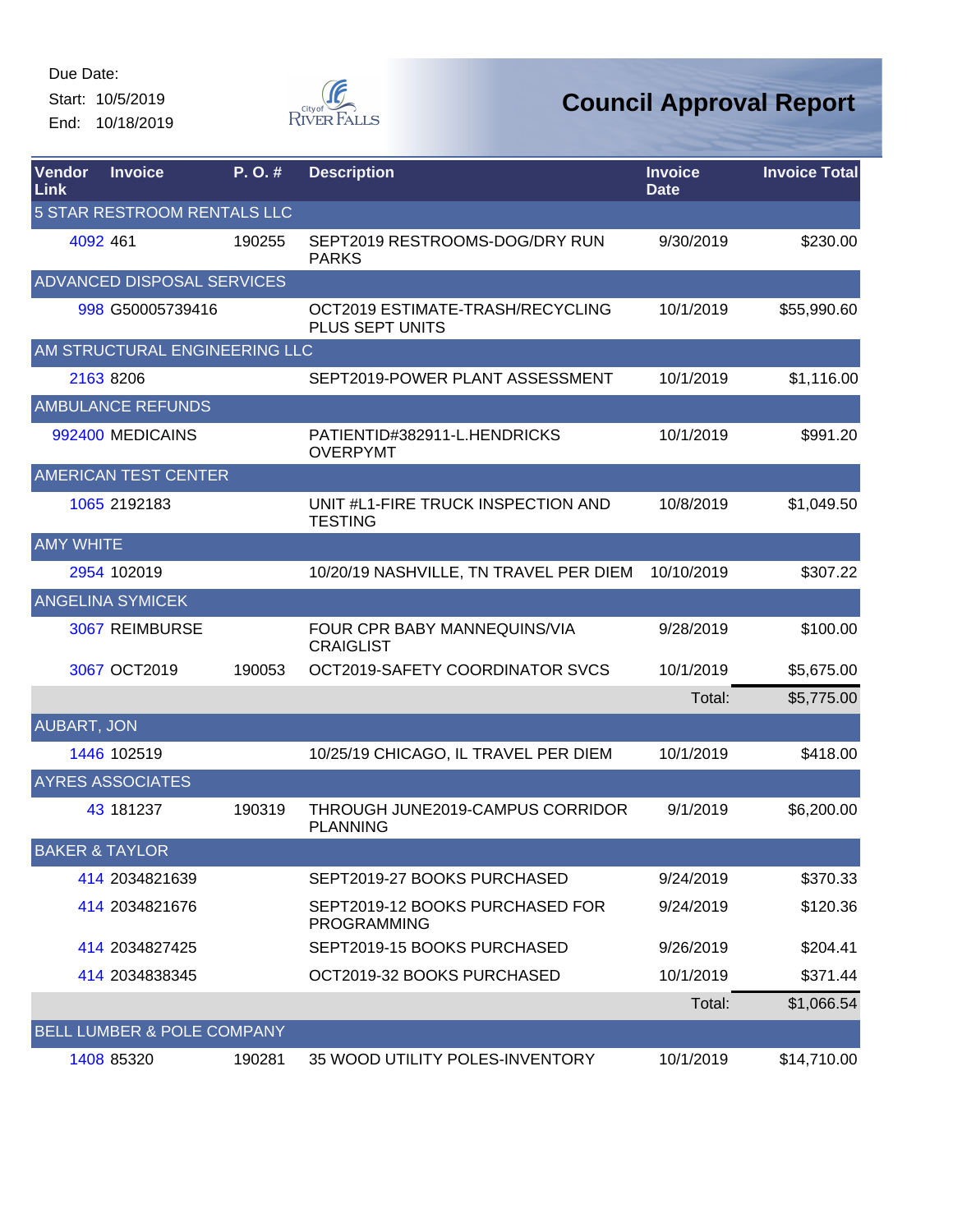Due Date: Start: 10/5/2019

End: 10/18/2019



| Vendor<br>Link     | <b>Invoice</b>                 | P. O. # | <b>Description</b>                                          | <b>Invoice</b><br><b>Date</b> | <b>Invoice Total</b> |
|--------------------|--------------------------------|---------|-------------------------------------------------------------|-------------------------------|----------------------|
|                    | <b>BER-MARK EXCAVATING INC</b> |         |                                                             |                               |                      |
|                    | 49 8123                        |         | 2.5 CUBIC YARDS BLACK DIRT                                  | 10/7/2019                     | \$35.00              |
|                    | 49 8122                        |         | 9/18/19-SIX YARDS BLACK DIRT                                | 10/7/2019                     | \$84.00              |
|                    |                                |         |                                                             | Total:                        | \$119.00             |
|                    | BIERSDORF & ASSOCIATES P.A.    |         |                                                             |                               |                      |
|                    | 4233 ATTORNEYCO<br><b>MP</b>   |         | HOVDE EASEMENTS-ATTORNEY<br><b>COMPENSATION</b>             | 10/1/2019                     | \$5,000.00           |
|                    | 4233 LANDOWNERC<br><b>OMP</b>  |         | <b>G.RUGO/A.HOVDE TRUST EASEMENT</b><br><b>COMPENSATION</b> | 10/8/2019                     | \$80,000.00          |
|                    |                                |         |                                                             | Total:                        | \$85,000.00          |
|                    | <b>BLACK HAWK GARAGE DOOR</b>  |         |                                                             |                               |                      |
|                    | 436 13015                      | 190301  | PUBLIC WORKS FACILITY-NORTH<br>OVERHEAD DOOR REPAIR         | 10/9/2019                     | \$1,727.33           |
|                    | 436 13050                      | 190297  | AMBULANCE OVERHEAD DOOR REPAIR-<br><b>REPLACE SPRINGS</b>   | 10/10/2019                    | \$497.67             |
|                    |                                |         |                                                             | Total:                        | \$2,225.00           |
|                    | BORDER STATES INDUSTRIES, INC. |         |                                                             |                               |                      |
|                    | 57 918654049                   | 190314  | MULTI-USE INS CVR-MINOR MATERIAL                            | 10/3/2019                     | \$1,240.80           |
|                    | 57 918654048                   | 190251  | 50 MACHINE BOLTS-MINOR MATERIAL                             | 10/3/2019                     | \$64.50              |
|                    | 57 918691696                   | 190315  | REPAIR SLEEVES-INVENTORY                                    | 10/9/2019                     | \$822.36             |
|                    | 57 918701126                   | 190323  | THREE PHASE ARRESTOR BRACKET-<br><b>INVENTORY</b>           | 10/10/2019                    | \$206.54             |
|                    |                                |         |                                                             | Total:                        | \$2,334.20           |
| <b>BRANDY HOWE</b> |                                |         |                                                             |                               |                      |
|                    | 2699 102319                    |         | 10/23/19 GREEN BAY TRAVEL PER DIEM                          | 10/15/2019                    | \$83.50              |
|                    | <b>BUG BUSTERS INC</b>         |         |                                                             |                               |                      |
|                    | 2571 217533                    |         | SEPT2019-LIBRARY GENERAL PEST<br>CONTROL                    | 9/30/2019                     | \$106.00             |
|                    | 2571 217595                    |         | SEPT2019-CITY HALL GENERAL PEST<br><b>CONTROL</b>           | 9/30/2019                     | \$99.00              |
|                    | 2571 217530                    |         | SEPT2019-PUBLIC SAFETY MICE CONTROL                         | 9/30/2019                     | \$96.00              |
|                    |                                |         |                                                             | Total:                        | \$301.00             |
|                    | <b>CAMPBELL CYNTHIA</b>        |         |                                                             |                               |                      |
|                    | 2173 102719                    |         | 10/27/19 NEW ORLEANS, LA TRAVEL PER<br><b>DIEM</b>          | 10/1/2019                     | \$197.50             |
| <b>CENTURYLINK</b> |                                |         |                                                             |                               |                      |
|                    | 1796 1477741039                |         | SEPT2019 LONG DISTANCE PHONE                                | 9/30/2019                     | \$7.39               |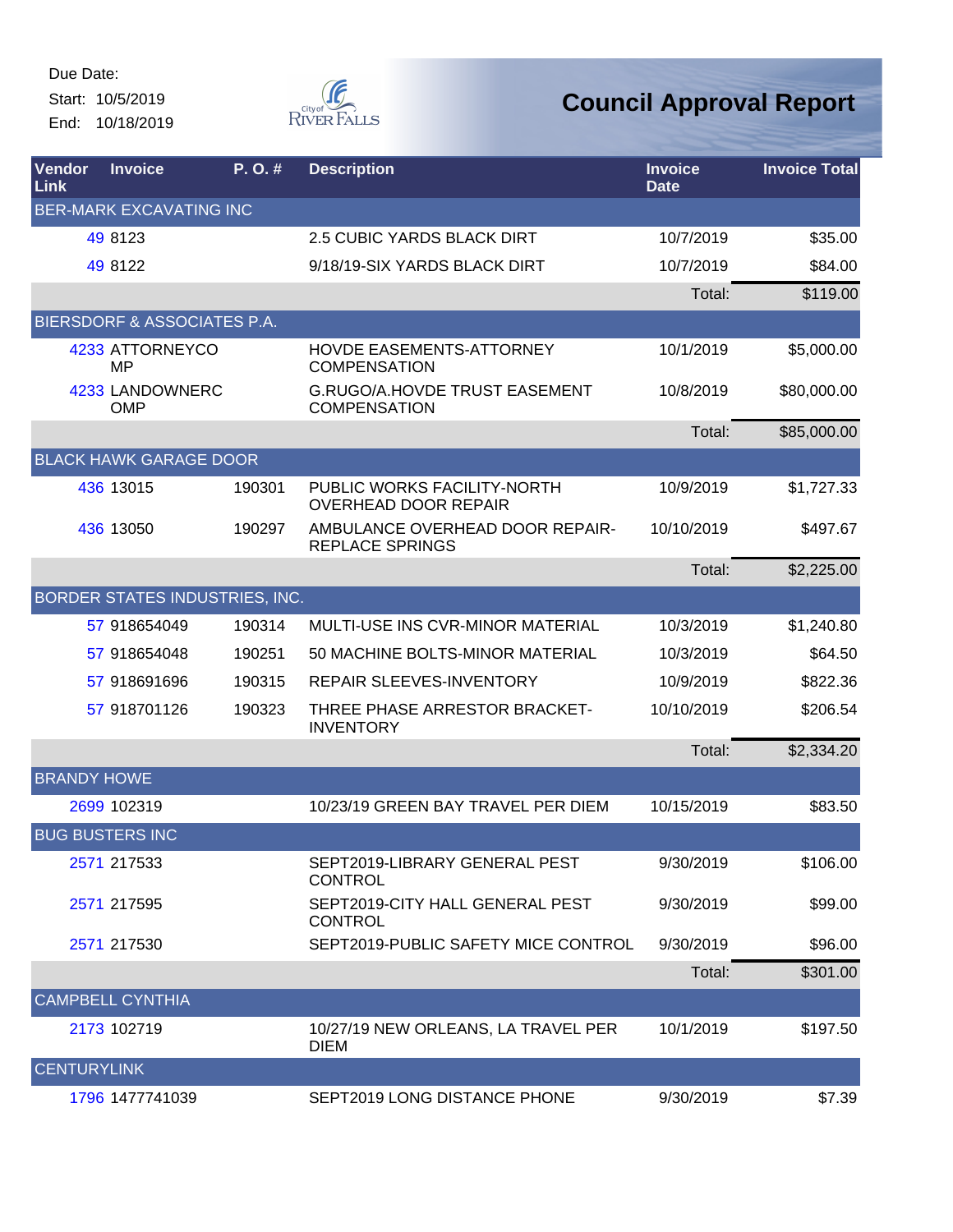Start: 10/5/2019 End: 10/18/2019



| Vendor<br>Link        | <b>Invoice</b>                      | $P. O.$ # | <b>Description</b>                                 | <b>Invoice</b><br><b>Date</b> | <b>Invoice Total</b> |
|-----------------------|-------------------------------------|-----------|----------------------------------------------------|-------------------------------|----------------------|
| <b>CITIES DIGITAL</b> |                                     |           |                                                    |                               |                      |
|                       | 1360 46925                          |           | 2020 ANNUAL LASERFICHE<br>SUPPORT/UPDATES          | 10/1/2019                     | \$1,300.00           |
|                       | <b>CITY OF RED WING</b>             |           |                                                    |                               |                      |
|                       | 71 OCT2019MTG                       |           | 10/17/19 FALL MEETING OF MUNICIPALITIES            | 10/1/2019                     | \$30.00              |
|                       | 71 OCT2019MTG-1                     |           | 10/17/19 FALL MEETING OF MUNICIPALITIES            | 10/1/2019                     | \$10.00              |
|                       |                                     |           |                                                    | Total:                        | \$40.00              |
|                       | <b>CLARY BUSINESS MACHINES CO</b>   |           |                                                    |                               |                      |
|                       | 934 24781                           |           | SERVICE CALL-FELLOWES PAPER<br><b>SHREDDER</b>     | 9/20/2019                     | \$119.50             |
|                       | <b>CREDIT SERVICE INTERNATIONAL</b> |           |                                                    |                               |                      |
|                       | 3843 54468                          |           | PPE 10/06/2019                                     | 10/11/2019                    | \$200.00             |
|                       | CRYSTEEL TRUCK EQUIPMENT INC        |           |                                                    |                               |                      |
|                       | 1671 F43905                         | 190306    | Quad Axle Box Build-<br>VIN#1MKZL40X6LJ406543      | 9/1/2019                      | \$37,498.78          |
|                       | DADASHEV, DENNIS                    |           |                                                    |                               |                      |
|                       | 3905 101819                         |           | 10/18/19 NASHVILLE, TN TRAVEL PER DIEM             | 10/1/2019                     | \$319.74             |
|                       | <b>DOHMEIER LOGAN</b>               |           |                                                    |                               |                      |
|                       | 2289 102719                         |           | 10/27/19 FORT MCCOY, WI TRAVEL PER<br><b>DIEM</b>  | 10/1/2019                     | \$55.50              |
| <b>EFTPS</b>          |                                     |           |                                                    |                               |                      |
|                       | 7 54466                             |           | PPE 10/06/2019                                     | 10/11/2019                    | \$74,318.32          |
|                       | <b>ELSTER SOLUTIONS CORP</b>        |           |                                                    |                               |                      |
|                       | 1536 9000095013                     | 190207    | SEPT2019-12 AMI ELECTRIC METERS                    | 10/1/2019                     | \$1,020.00           |
|                       | <b>ENTERPRISE FM TRUST</b>          |           |                                                    |                               |                      |
|                       | 456 FBN3785027                      | 190043    | SEPT2019 MOTOR POOL/BLDG INSP                      | 9/30/2019                     | \$1,896.78           |
|                       | 456 FBN3805337                      | 190043    | OCT2019 MOTOR POOL/BLDG INSP                       | 10/1/2019                     | \$1,896.78           |
|                       |                                     |           |                                                    | Total:                        | \$3,793.56           |
|                       | EO JOHNSON CO. INC                  |           |                                                    |                               |                      |
|                       | 98 25668216                         |           | OCT2019-PD RICOH COPIER BASE PYMT                  | 10/1/2019                     | \$151.50             |
|                       | <b>EXPRESS PERSONNEL SERVICES</b>   |           |                                                    |                               |                      |
|                       | 109 22949762                        |           | WKEND 9/22 - 15HRS JHAYES-COMM<br><b>INTERN</b>    | 9/24/2019                     | \$262.80             |
|                       | 109 22983380                        |           | WKEND 9/29-28.5HRS J.HAYES-COMM<br><b>INTERN</b>   | 9/30/2019                     | \$499.32             |
|                       | 109 23021212                        | 190153    | WKEND 10/6-33.5HRS PARKS MAINT TEMP<br><b>HELP</b> | 10/8/2019                     | \$642.20             |
|                       |                                     |           |                                                    | Total:                        | \$1,404.32           |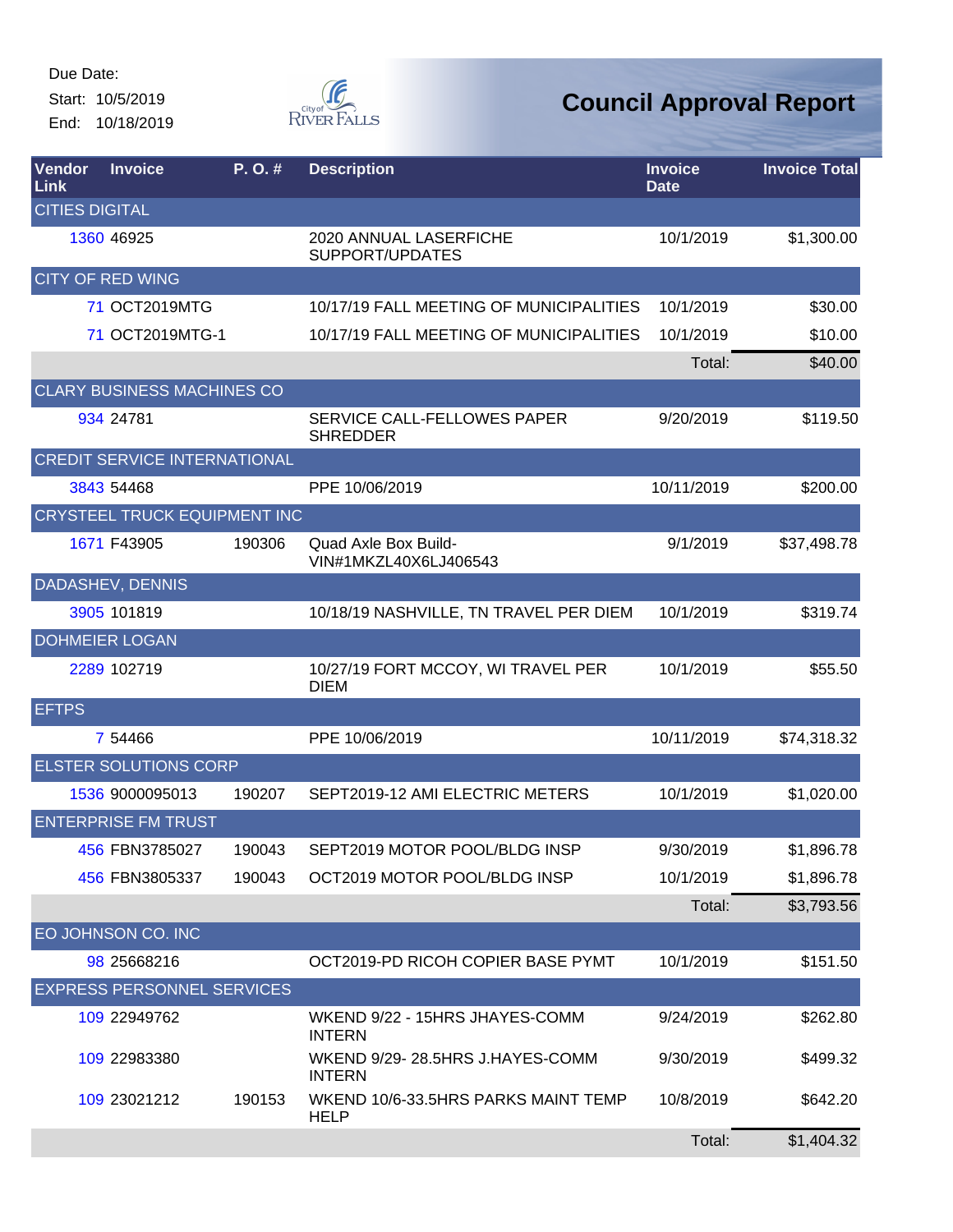Start: 10/5/2019 End: 10/18/2019



| Vendor<br>Link       | <b>Invoice</b>                         | P.O.#  | <b>Description</b>                                   | <b>Invoice</b><br><b>Date</b> | <b>Invoice Total</b> |
|----------------------|----------------------------------------|--------|------------------------------------------------------|-------------------------------|----------------------|
|                      | FIRST NATIONAL BANK - RF SECTION 125   |        |                                                      |                               |                      |
|                      | 6 54465                                |        | PPE 10/06/2019                                       | 10/11/2019                    | \$3,870.47           |
|                      | FIRST NATIONAL BANK OF RIVER FALLS INC |        |                                                      |                               |                      |
|                      | <b>115 OCTLOAN3160</b>                 |        | OCT2019-2015 FIRE TRUCK LOAN PYMT                    | 10/10/2019                    | \$34,335.69          |
|                      | FORUM COMMUNICATION CO                 |        |                                                      |                               |                      |
|                      | 234 2131713                            |        | SEPT2019-WASTEWATER AERATION BIDS                    | 9/30/2019                     | \$148.52             |
|                      | 234 2131713-1                          |        | SEPT2019-NEWSPAPER NOTICES/ADS                       | 9/30/2019                     | \$1,048.29           |
|                      |                                        |        |                                                      | Total:                        | \$1,196.81           |
|                      | <b>FREEMAN PROPERTIES</b>              |        |                                                      |                               |                      |
|                      | 3975 OCT2019SOLA<br>R                  |        | OCT2019-ACCT 9363-00 SOLAR REFUND                    | 10/1/2019                     | \$128.24             |
| <b>GARRETT LEIS</b>  |                                        |        |                                                      |                               |                      |
|                      | 3071 100719                            |        | 10/7/19 EAU CLAIRE TRAVEL PER DIEM                   | 10/7/2019                     | \$208.50             |
|                      | <b>GHD SERVICES INC</b>                |        |                                                      |                               |                      |
|                      | 489 1024602                            | 190005 | Thru 9/28/19-Engineering Services/Former<br>Landfill | 10/15/2019                    | \$9,771.70           |
| <b>GRACE PAULSON</b> |                                        |        |                                                      |                               |                      |
|                      | 937 OCT2019SOLA<br><b>RREFUND</b>      |        | OCT2019-ACCT 5856-00 SOLAR REFUND                    | 10/1/2019                     | \$59.16              |
|                      | <b>GREENWOOD CEMETERY ASSOCIATION</b>  |        |                                                      |                               |                      |
|                      | 2394 2019                              | 190324 | 2019 GREENWOOD CEMETERY FUNDING                      | 10/1/2019                     | \$15,000.00          |
|                      | HANTEN BROADCASTING COMPANY INC        |        |                                                      |                               |                      |
|                      | 306 SEPT2019                           |        | SEPT2019 SPORTSCASTERS CLUB                          | 9/30/2019                     | \$60.00              |
|                      | <b>HUDSON PHYSICIANS SC</b>            |        |                                                      |                               |                      |
|                      | 145 800370411019                       |        | SEPT2019 EMPLOYMENT EXAMS                            | 9/30/2019                     | \$303.00             |
|                      | <b>HUEBSCH LAUNDRY COMPANY</b>         |        |                                                      |                               |                      |
|                      | 146 4379723                            | 190044 | 10/9 LINEN/BRUSHMAT SVC                              | 10/9/2019                     | \$42.81              |
|                      | 146 4379729                            | 190018 | 10/09 CITY HALL BRUSHMAT SERVICE                     | 10/9/2019                     | \$56.92              |
|                      | 146 4378989                            | 190011 | 10/9 HUEBSCH ELECTRIC UNIFORM                        | 10/9/2019                     | \$661.32             |
|                      | 146 4378991                            | 190035 | 10/9 HUEBSCH PW UNIFORMS                             | 10/9/2019                     | \$125.99             |
|                      | 146 4378992                            | 190017 | 10/9 HUEBSCH WWTP UNIFORMS                           | 10/9/2019                     | \$46.05              |
|                      | 146 4378990                            | 190016 | 10/9 HUEBSCH WATER UNIFORMS                          | 10/9/2019                     | \$32.23              |
|                      |                                        |        |                                                      | Total:                        | \$965.32             |
|                      | HUMANE SOCIETY OF GOODHUE              |        |                                                      |                               |                      |
|                      | 737 847                                |        | OCT2019-ANIMAL CONTROL-2 DOGS                        | 10/2/2019                     | \$130.00             |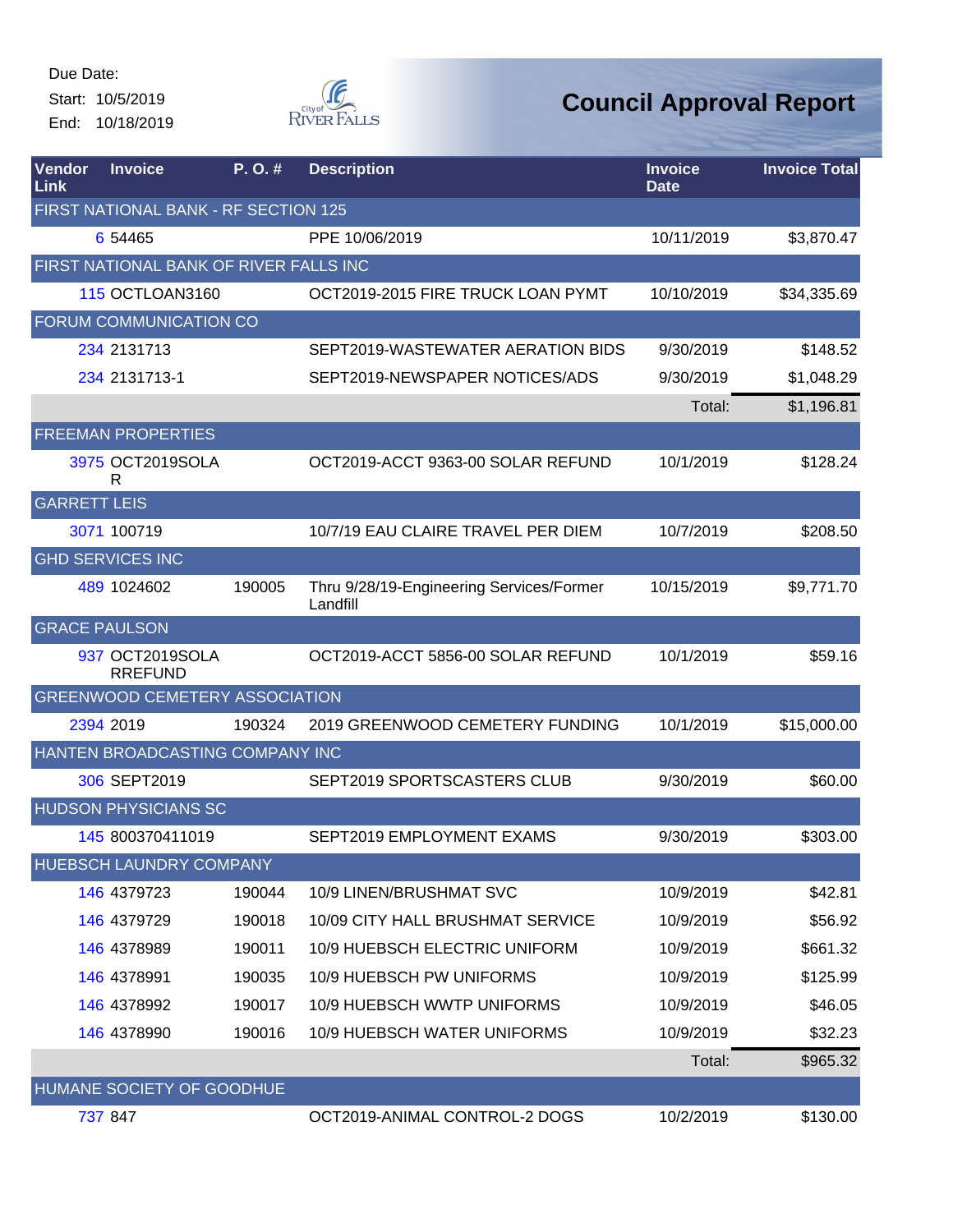Start: 10/5/2019 End: 10/18/2019



| <b>Vendor</b><br>Link | <b>Invoice</b>                      | P.O.#  | <b>Description</b>                                 | <b>Invoice</b><br><b>Date</b> | <b>Invoice Total</b> |
|-----------------------|-------------------------------------|--------|----------------------------------------------------|-------------------------------|----------------------|
| <b>ICMA INTERNET</b>  |                                     |        |                                                    |                               |                      |
|                       | 879 2020MEMBERS<br><b>HIP</b>       |        | S.SIMPSON-2020 ICMA MEMBERSHIP<br><b>RENEWAL</b>   | 10/15/2019                    | \$1,212.55           |
| <b>INFOSEND INC</b>   |                                     |        |                                                    |                               |                      |
|                       | 150 158935                          | 190041 | <b>AUG2019 RFMU MONTHLY STMT SVCS</b>              | 9/1/2019                      | \$3,188.61           |
|                       | 150 160484                          | 190041 | SEPT2019 RFMU MONTHLY STMT SVCS                    | 9/1/2019                      | \$3,138.33           |
|                       | 150 160930                          | 190036 | AUG2019 RFMU MONTHLY BILLING INSERT                | 9/1/2019                      | \$695.20             |
|                       | 150 160931                          | 190036 | SEPT2019 RFMU MONTHLY BILLING<br><b>INSERTS</b>    | 9/30/2019                     | \$694.14             |
|                       |                                     |        |                                                    | Total:                        | \$7,716.28           |
|                       | <b>INNOVATIVE USERS GROUP</b>       |        |                                                    |                               |                      |
|                       | 2564 19a-0265                       |        | INNOVATIVE USERS GROUP ANNUAL<br><b>MEMBERSHIP</b> | 10/1/2019                     | \$100.00             |
|                       |                                     |        | INTERNATIONAL CITY MGMT ASSOC RETIREMENT CORP      |                               |                      |
|                       | 1 54461                             |        | PPE 10/06/2019                                     | 10/11/2019                    | \$17,746.24          |
|                       | 1 54462                             |        | PPE 10/06/2019                                     | 10/11/2019                    | \$757.06             |
|                       |                                     |        |                                                    | Total:                        | \$18,503.30          |
|                       | <b>JOHNSON BRANDT</b>               |        |                                                    |                               |                      |
|                       | 2213 102019                         |        | 10/20/19 NASHVILLE, TN TRAVEL PER DIEM             | 10/10/2019                    | \$227.90             |
|                       | <b>KENNETT, MATTHEW</b>             |        |                                                    |                               |                      |
|                       | 482 102719                          |        | 10/27/19 WISCONSIN DELLS TRAVEL PER<br><b>DIEM</b> | 10/1/2019                     | \$120.50             |
|                       | <b>KNUTSON, JENNIFER</b>            |        |                                                    |                               |                      |
|                       | 1211 102719                         |        | 10/27/19 WISCONSIN DELLS TRAVEL PER<br><b>DIEM</b> | 10/1/2019                     | \$120.50             |
|                       | <b>LAKES COFFEE LLC</b>             |        |                                                    |                               |                      |
|                       | 4064 10857                          |        | CITY HALL-OCT2019 COFFEE                           | 10/2/2019                     | \$103.50             |
|                       | LEAGUE OF WI MUNICIPALITIES         |        |                                                    |                               |                      |
|                       | 180 80656                           |        | S.DOWNING-ANNUAL CONF REGISTRATION                 | 10/9/2019                     | \$260.00             |
|                       | LEXISNEXIS RISK DATA MGMT INC       |        |                                                    |                               |                      |
|                       | 3765 1703497-<br>20190930           |        | SEPT2019 ADVANCED PEOPLE SEARCH<br><b>FEE</b>      | 9/30/2019                     | \$50.00              |
|                       | <b>LINEHAN OUTDOOR SERVICES LLC</b> |        |                                                    |                               |                      |
|                       | 1570 3673                           | 190142 | SEPT2019-STERLING PONDS CORPORATE<br><b>PARK</b>   | 9/30/2019                     | \$500.00             |
|                       | 1570 3671                           | 190143 | SEPT2019-WHITETAIL CORP PARK                       | 9/30/2019                     | \$1,140.00           |
|                       | 1570 3672                           | 190141 | SEPT2019-STERLING PONDS MOWING                     | 9/30/2019                     | \$1,880.00           |
|                       |                                     |        |                                                    | Total:                        | \$3,520.00           |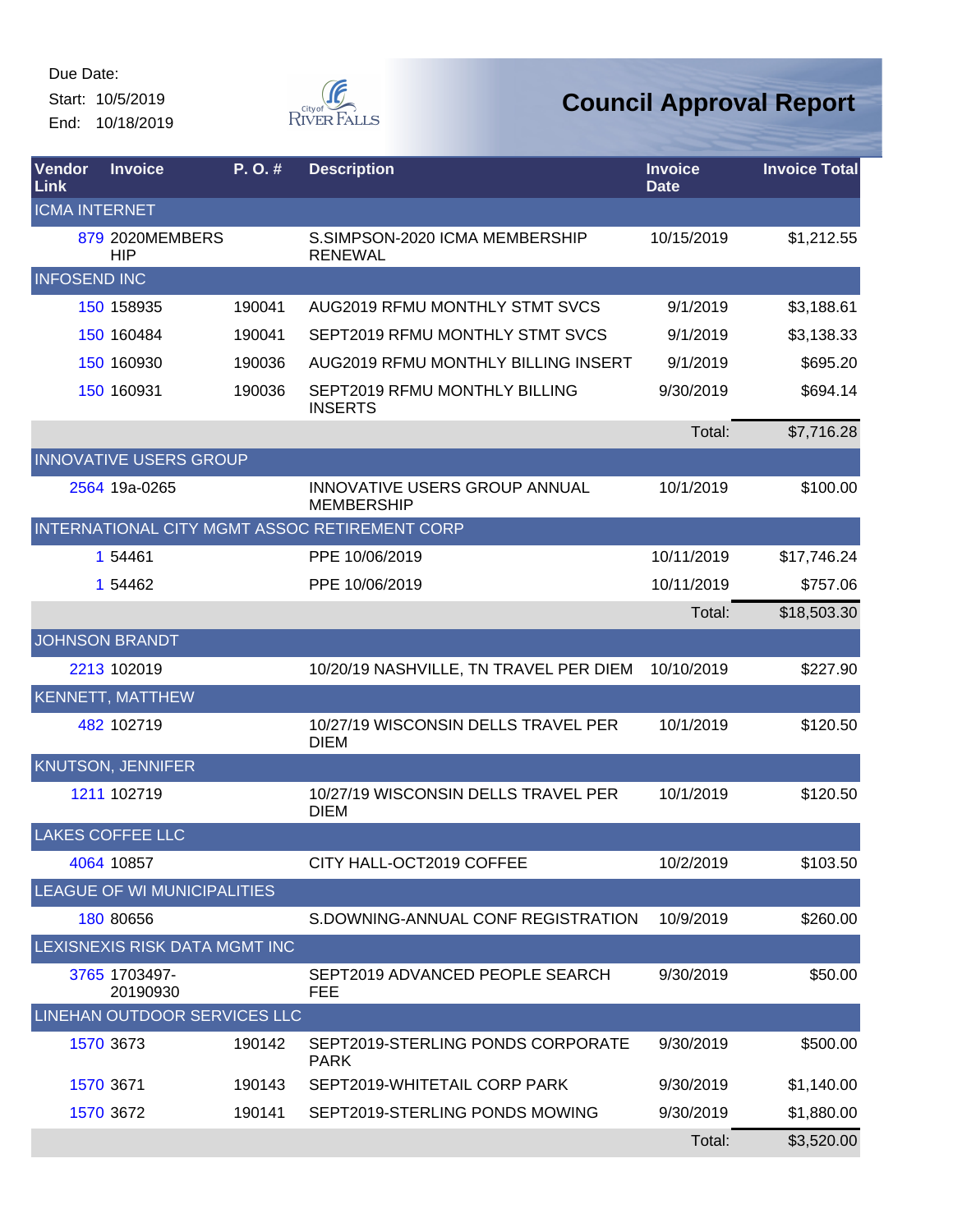Due Date: Start: 10/5/2019 End: 10/18/2019



| <b>Vendor</b><br>Link | <b>Invoice</b>                         | P. O. # | <b>Description</b>                                  | <b>Invoice</b><br><b>Date</b> | <b>Invoice Total</b> |
|-----------------------|----------------------------------------|---------|-----------------------------------------------------|-------------------------------|----------------------|
|                       | <b>LOFFLER COMPANIES INC</b>           |         |                                                     |                               |                      |
|                       | 182 25549524                           |         | SEPT2019-AMB KONICA MINOLTA COPIER                  | 9/16/2019                     | \$123.00             |
|                       | 182 3241140                            |         | OCT2019-AMB KONICA MINOLTA<br><b>OVERAGES</b>       | 10/10/2019                    | \$3.82               |
|                       |                                        |         |                                                     | Total:                        | \$126.82             |
|                       | MATHY CONSTRUCTION CO                  |         |                                                     |                               |                      |
|                       | 1184 5500049856                        | 190320  | SEPT2019 MILL AND OVERLAY                           | 9/17/2019                     | \$136,692.74         |
| <b>MIDWEST TAPE</b>   |                                        |         |                                                     |                               |                      |
|                       | 409 97975150                           |         | SEPT2019-ONE AUDIOBOOK PURCHASED                    | 9/24/2019                     | \$39.99              |
|                       | 409 97974129                           |         | SEPT2019-TWO AUDIOBOOKS PURCHASED                   | 9/24/2019                     | \$69.98              |
|                       | 409 97974128                           |         | SEPT2019-ONE AUDIOBOOK PURCHASED                    | 9/24/2019                     | \$39.99              |
|                       | 409 98001211                           |         | SEPT2019-TWO AUDIOBOOK MATERIAL<br><b>PURCHASED</b> | 9/30/2019                     | \$83.98              |
|                       |                                        |         |                                                     | Total:                        | \$233.94             |
|                       | MINNESOTA CHILD SUPPORT PAYMENT CENTER |         |                                                     |                               |                      |
|                       | 4022 54469                             |         | PPE 10/06/2019                                      | 10/11/2019                    | \$303.64             |
|                       | MUNICIPAL CODE CORPORATION             |         |                                                     |                               |                      |
|                       | 773 00334224                           |         | 10/1/19-9/30/2020 ONLINE CODE HOSTING               | 10/3/2019                     | \$900.00             |
|                       | MY RECEPTIONIST LLC                    |         |                                                     |                               |                      |
|                       | 4185 S022031016                        | 190023  | OCT2019-RFMU AFTER HOURS PHONE<br><b>SERVICE</b>    | 10/1/2019                     | \$30.35              |
|                       | <b>NANCY PIETROWIAK</b>                |         |                                                     |                               |                      |
|                       | 4184 2019PRESENTA<br><b>TON</b>        |         | RF LIBRARY-QUILT PRESENTATION                       | 10/1/2019                     | \$200.00             |
| <b>NELSON SCOTT</b>   |                                        |         |                                                     |                               |                      |
|                       | 2013 101619                            |         | 10/16/19 DULUTH MN TRAVEL PER DIEM                  | 10/15/2019                    | \$82.50              |
|                       | NORTHERN LAKE SERVICE INC              |         |                                                     |                               |                      |
|                       | 200 365701                             |         | OCT2019-WATER DEPT<br>CHEMICALS/SAMPLING            | 10/7/2019                     | \$269.00             |
|                       | ONE TIME PAY VENDOR                    |         |                                                     |                               |                      |
|                       | 9999 JEANETTELEO<br><b>NARD</b>        |         | FENCE REPAIR-386 CHURCH ST                          | 9/4/2019                      | \$250.00             |
|                       | 9999 CRAIGHOFLAN<br>D                  |         | <b>FOCUS ON ENERGY MATCH INCENTIVE</b>              | 10/1/2019                     | \$2,000.00           |
|                       | 9999 INTERFACIALC<br><b>ONSULT</b>     |         | <b>FOCUS ON ENERGY MATCH INCENTIVE</b>              | 10/1/2019                     | \$445.00             |
|                       | 9999 CAMPUSVIEW                        |         | REFUND-BIRCHCREST APTS ELECTRIC<br><b>EXTENSION</b> | 10/14/2019                    | \$1,959.18           |
|                       |                                        |         |                                                     | Total:                        | \$4,654.18           |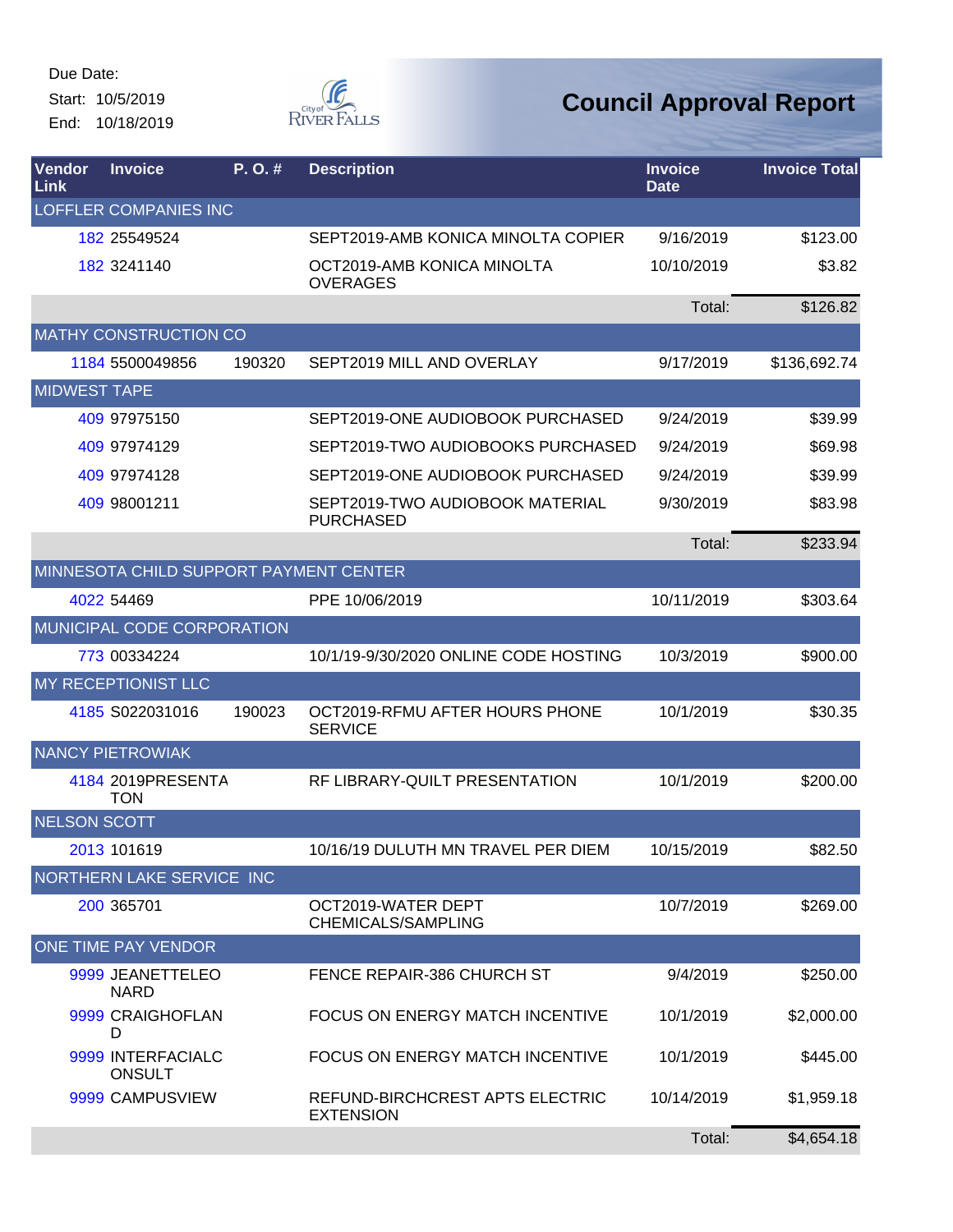Start: 10/5/2019 End: 10/18/2019



| Vendor<br>Link         | <b>Invoice</b>                         | P.O.#  | <b>Description</b>                                          | <b>Invoice</b><br><b>Date</b> | <b>Invoice Total</b> |
|------------------------|----------------------------------------|--------|-------------------------------------------------------------|-------------------------------|----------------------|
|                        | OUTDOOR DIMENSIONS LLC                 |        |                                                             |                               |                      |
|                        | 4189 2019OD153                         | 190328 | Down Payment For Trees in Sterling Ponds                    | 10/1/2019                     | \$7,000.00           |
|                        | PAYMENT SERVICE NETWORK INC            |        |                                                             |                               |                      |
|                        | 206 202037                             | 190024 | SEPT2019-RFMU PAYMENT PROCESSING<br><b>SVC</b>              | 9/30/2019                     | \$868.80             |
| <b>PELION BENEFITS</b> |                                        |        |                                                             |                               |                      |
|                        | 5 54464                                |        | PPE 10/06/2019                                              | 10/11/2019                    | \$952.24             |
| PESKAR, IRV            |                                        |        |                                                             |                               |                      |
|                        | 1495 2019SAFETYFO<br><b>OTWEAR</b>     |        | 2019 SAFETY FOOTWEAR<br><b>REIMBURSEMENT</b>                | 10/1/2019                     | \$150.00             |
|                        | PIERCE COUNTY TREASURER                |        |                                                             |                               |                      |
|                        | 210 SEPTEMBER<br>2019                  |        | SEPTEMBER 2019 JAIL DWI INTERLOCK                           | 9/30/2019                     | \$457.30             |
|                        | POSEL, ELIZABETH                       |        |                                                             |                               |                      |
|                        | 788 102719                             |        | 10/27/19 FORT MCCOY, WI TRAVEL PER<br><b>DIEM</b>           | 10/1/2019                     | \$55.50              |
|                        | PUBLIC SERVICE COMMISSION OF WISCONSIN |        |                                                             |                               |                      |
|                        | 216 RA20-I-05110                       |        | 2018/2019 REMAINDER-2019/2020<br>ADVANCED ASSESSMENT        | 10/1/2019                     | \$15,071.29          |
|                        | 216 1909-I-05110                       |        | SEPT2019 AUTHORIZE UPGRADES/ADJUST<br><b>ELECTRIC RATES</b> | 10/1/2019                     | \$311.52             |
|                        |                                        |        |                                                             | Total:                        | \$15,382.81          |
|                        | <b>RFMU PAYMENTS OR REFUNDS</b>        |        |                                                             |                               |                      |
|                        | 990610 KTUNELL                         |        | REISSUE-RFMU BUDGET REFUND-<br>ACCT#7731-02                 | 10/1/2019                     | \$102.66             |
|                        | 990610 AMNHEALTHCA<br><b>RE</b>        |        | RFMU OVERPYMT REISSUE-ACCT#2689-23                          | 10/9/2019                     | \$120.66             |
|                        | 990610 KTESKE                          |        | RFMU OVERPYMT-ACCT#1401-25                                  | 10/16/2019                    | \$353.00             |
|                        | 990610 TSTUMPF                         |        | RFMU OVERPYMT-ACCT#1798-00                                  | 10/16/2019                    | \$38.06              |
|                        | 990610 LKNUTSON                        |        | RFMU OVERPYMT-ACCT#2098-03                                  | 10/16/2019                    | \$94.11              |
|                        | 990610 DKOPCHINSKI                     |        | RFMU OVERPYMT-ACCT#3231-02                                  | 10/16/2019                    | \$147.80             |
|                        | <b>990610 EJANKUS</b>                  |        | RFMU OVERPYMT-ACCT#3260-00                                  | 10/16/2019                    | \$65.09              |
|                        | 990610 TFOSLIN                         |        | RFMU OVERPYMT-ACCT#3584-10                                  | 10/16/2019                    | \$24.66              |
|                        | 990610 BLARSON                         |        | RFMU OVERPYMT-ACCT#3756-16                                  | 10/16/2019                    | \$68.51              |
|                        | 990610 ACRAFT                          |        | RFMU OVERPYMT-ACCT#4125-08                                  | 10/16/2019                    | \$93.37              |
| 990610 BBYE            |                                        |        | RFMU OVERPYMT-ACCT#4378-02                                  | 10/16/2019                    | \$325.57             |
|                        | 990610 GTIEDE                          |        | RFMU OVERPYMT-ACCT#4394-00                                  | 10/16/2019                    | \$234.34             |
|                        | 990610 MREID                           |        | RFMU OVERPYMT-ACCT#4858-02                                  | 10/16/2019                    | \$20.72              |
|                        | 990610 GLANG                           |        | RFMU OVERPYMT-ACCT#5182-02                                  | 10/16/2019                    | \$21.19              |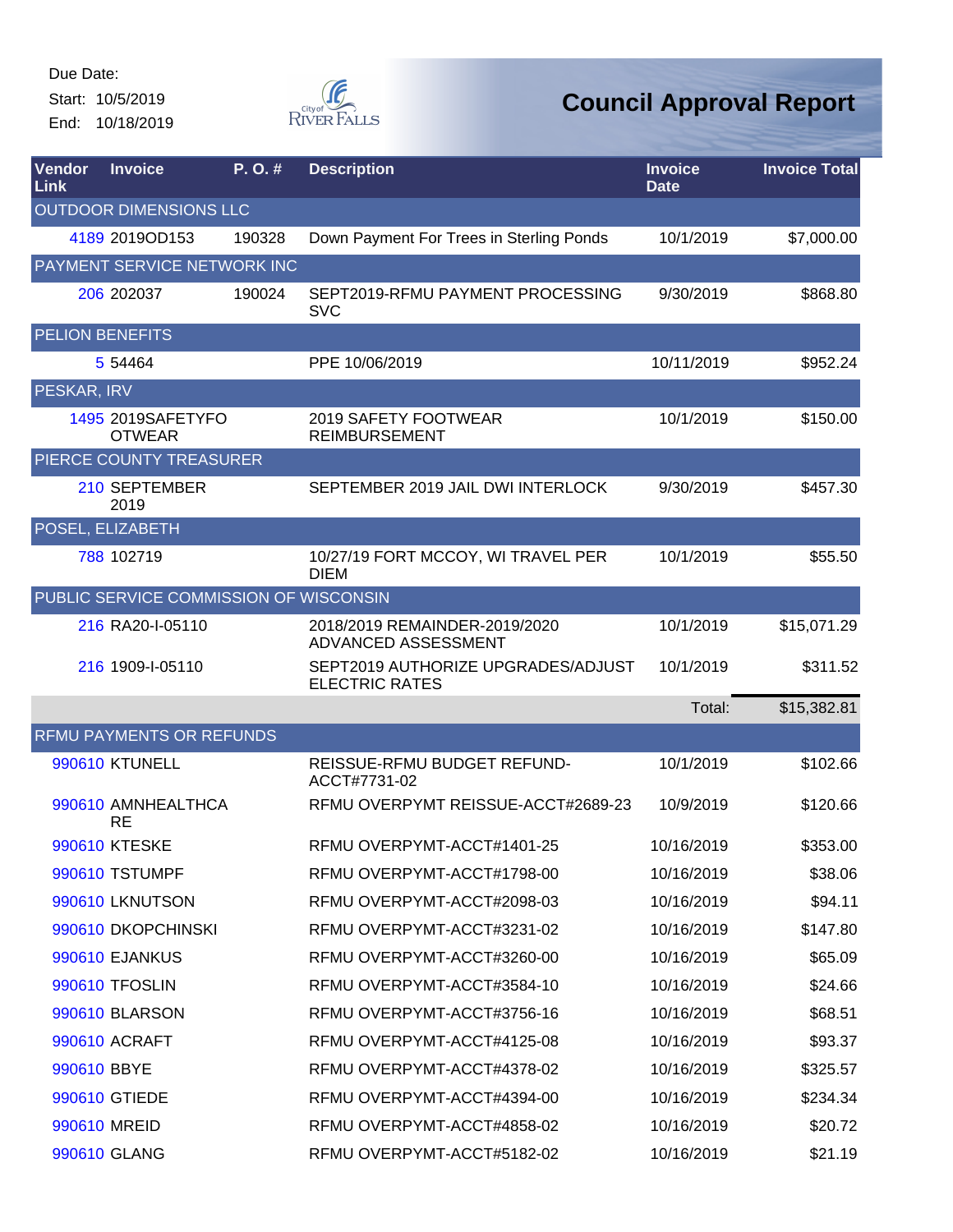Start: 10/5/2019 End: 10/18/2019



| Vendor<br>Link          | <b>Invoice</b>                             | P. O. # | <b>Description</b>                                                  | <b>Invoice</b><br><b>Date</b> | <b>Invoice Total</b> |
|-------------------------|--------------------------------------------|---------|---------------------------------------------------------------------|-------------------------------|----------------------|
|                         | 990610 PWOLF                               |         | RFMU OVERPYMT-ACCT#5335-03                                          | 10/16/2019                    | \$174.67             |
|                         | 990610 KDAHLBERG                           |         | RFMU OVERPYMT-ACCT#5429-11                                          | 10/16/2019                    | \$140.54             |
|                         | 990610 JREYNOLDS                           |         | RFMU OVERPYMT-ACCT#5579-17                                          | 10/16/2019                    | \$258.97             |
|                         | 990610 RBOUVIN                             |         | RFMU OVERPYMT-ACCT#5793-00                                          | 10/16/2019                    | \$33.43              |
|                         | 990610 MARSHCREEK                          |         | RFMU OVERPYMT-ACCT#7003-26                                          | 10/16/2019                    | \$132.75             |
|                         | 990610 JMCLAGAN                            |         | RFMU OVERPYMT-ACCT#7121-03                                          | 10/16/2019                    | \$170.71             |
|                         | 990610 REDCEDAREST<br><b>ATES</b>          |         | RFMU OVERPYMT-ACCT#7710-09 & 7742-23                                | 10/16/2019                    | \$90.46              |
|                         |                                            |         |                                                                     | Total:                        | \$2,711.27           |
|                         | RIVER FALLS CHAMBER OF COMMERCE INC        |         |                                                                     |                               |                      |
|                         | 225 0300                                   |         | S. SIMPSON CHAMBER BREAKFAST                                        | 9/26/2019                     | \$15.00              |
|                         | 225 0310                                   |         | SEPT2019 APPLIANCE REBATES-FIVE \$50<br><b>CHECKS</b>               | 9/30/2019                     | \$250.00             |
|                         |                                            |         |                                                                     | Total:                        | \$265.00             |
|                         |                                            |         | RIVER FALLS ECONOMIC DEVELOPMENT CORPORATION                        |                               |                      |
|                         | 2704 OCT2019MATC<br>Н                      |         | <b>ENERGY EFFICIENCY FOR BUSINESS-</b><br><b>MATCHING INCENTIVE</b> | 10/1/2019                     | \$2,767.75           |
|                         | <b>RIVER FALLS FARMERS MARKET</b>          |         |                                                                     |                               |                      |
|                         | 4193 OCT2019                               |         | PUBLIC POWER WEEK APPRECIATION<br><b>BASKETS</b>                    | 10/1/2019                     | \$535.00             |
|                         | <b>RIVER FALLS ROTARY</b>                  |         |                                                                     |                               |                      |
|                         | 458 3200                                   |         | G.YOUNG-2019 QUARTERLY DUES                                         | 10/1/2019                     | \$125.00             |
|                         | 458 3166                                   |         | S.NELSON 2019 QUARTERLY DUES                                        | 10/1/2019                     | \$125.00             |
|                         |                                            |         |                                                                     | Total:                        | \$250.00             |
|                         | RIVER FALLS STATE BANK                     |         |                                                                     |                               |                      |
|                         | 231 OCT2019PYMT                            |         | OCT2019 INTEREST PYMT-2815 PRAIRIE DR                               | 10/1/2019                     | \$10,886.67          |
|                         | RODLI, BESKAR, KRUEGER, AND PLETCHER, S.C. |         |                                                                     |                               |                      |
|                         | 235 OCT2019MATC<br>Н                       |         | <b>FOCUS ON ENERGY MATCH INCENTIVE</b>                              | 10/1/2019                     | \$105.00             |
|                         | <b>ROHL CONSTRUCTION INC</b>               |         |                                                                     |                               |                      |
|                         | 2983 12019                                 |         | SEPT2019-CRUSHED LIMESTON                                           | 9/30/2019                     | \$444.46             |
| <b>RUDESILL, TRAVIS</b> |                                            |         |                                                                     |                               |                      |
|                         | 1574 102719                                |         | 10/27/19 FORT MCCOY, WI TRAVEL PER<br><b>DIEM</b>                   | 10/1/2019                     | \$55.50              |
| <b>RUNNING INC</b>      |                                            |         |                                                                     |                               |                      |
|                         | 1573 21760                                 | 190086  | Sept2019 Taxi Management Services                                   | 9/30/2019                     | \$17,474.21          |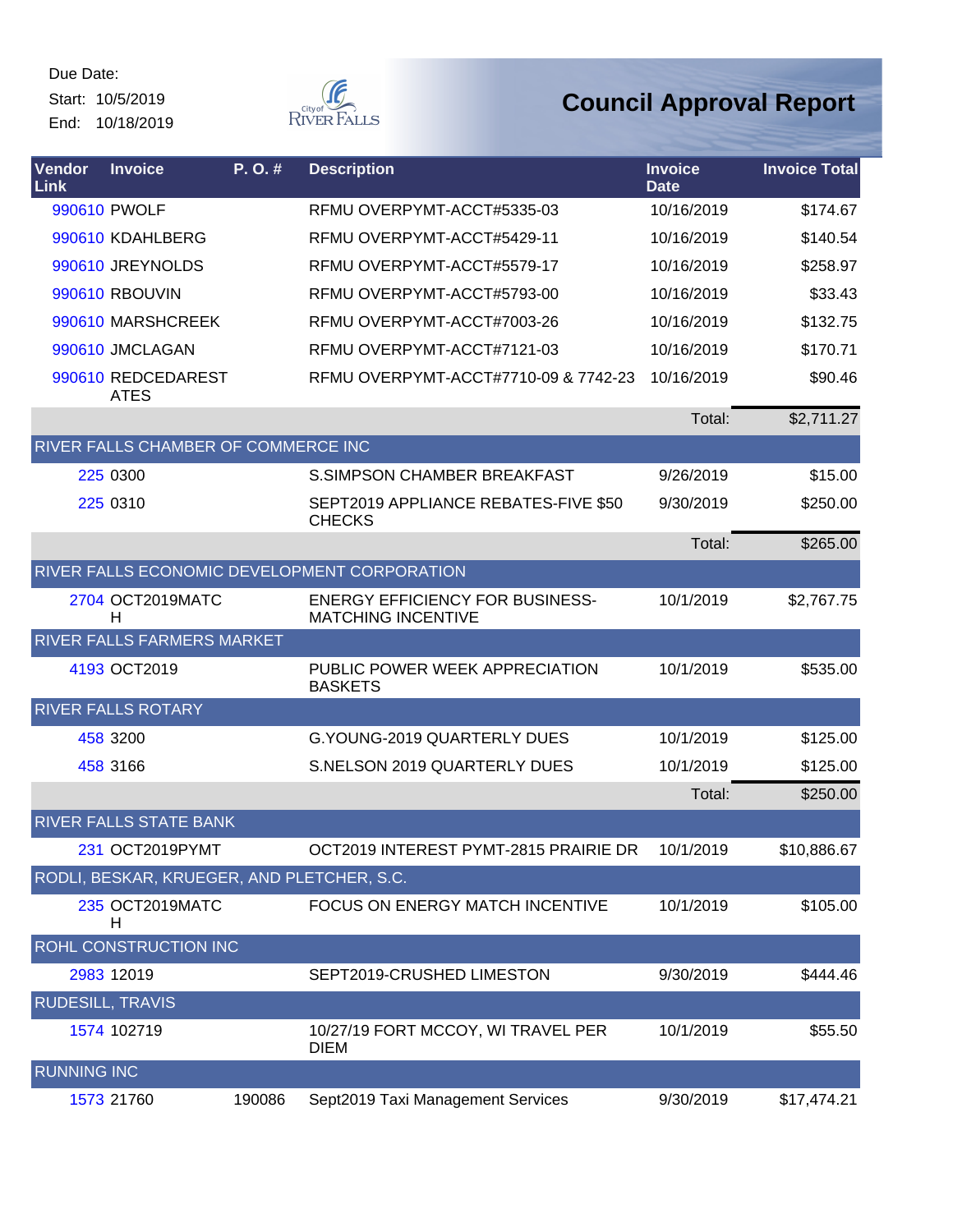Start: 10/5/2019 End: 10/18/2019



| <b>Vendor</b><br>Link | <b>Invoice</b>                    | P. O. # | <b>Description</b>                                          | <b>Invoice</b><br><b>Date</b> | <b>Invoice Total</b> |
|-----------------------|-----------------------------------|---------|-------------------------------------------------------------|-------------------------------|----------------------|
|                       | <b>RYAN MECHANICAL INC</b>        |         |                                                             |                               |                      |
|                       | 3311 19-1275                      |         | BID 19-611 RELOCATE/REPLACE PUBLIC<br><b>WORKS RPZ</b>      | 10/3/2019                     | \$890.00             |
| SAFE-FAST INC         |                                   |         |                                                             |                               |                      |
|                       | 2555 222169                       |         | 12 PAIR ICE GRIPSTER GLOVES                                 | 10/8/2019                     | \$71.40              |
|                       | SCHOOL DISTRICT OF RIVER FALLS    |         |                                                             |                               |                      |
|                       | 229 2019SCHOLAR<br><b>SHIP</b>    |         | <b>2019 COMMUNITY EDUCATION</b><br><b>SCHOLARSHIP</b>       | 10/1/2019                     | \$187.00             |
| <b>SEAN DOWNING</b>   |                                   |         |                                                             |                               |                      |
|                       | 3069 102219                       |         | 10/22/19 GREEN BAY TRAVEL PER DIEM                          | 10/17/2019                    | \$138.50             |
|                       | SHORT ELLIOTT HENDRICKSON INC     |         |                                                             |                               |                      |
|                       | 244 374 652                       |         | THROUGH SEPT2019-NORTH LOOP<br><b>EXTENSION</b>             | 9/30/2019                     | \$251.97             |
|                       | ST CROIX COUNTY REGISTER OF DEEDS |         |                                                             |                               |                      |
|                       | 935 OCT2019                       |         | OCT2019 ESCROW ACCOUNT<br><b>FUNDS/RECORDS &amp; COPIES</b> | 10/15/2019                    | \$300.00             |
|                       | ST CROIX COUNTY TREASURER         |         |                                                             |                               |                      |
|                       | 252 SEPTEMBER<br>2019             |         | SEPTEMBER 2019 JAIL DWI INTERLOCK                           | 9/30/2019                     | \$230.80             |
|                       | ST CROIX VALLEY SART INC          |         |                                                             |                               |                      |
|                       | 256 1164                          |         | 8/29/19 SERVICE-FORENSIC NURSE FEE                          | 9/4/2019                      | \$200.00             |
| <b>STATE OF WI</b>    |                                   |         |                                                             |                               |                      |
|                       | 259 SEPTEMBER<br>2019             |         | SEPTEMBER 2019 PENALTY ASSESSMENT                           | 9/30/2019                     | \$1,640.41           |
|                       | <b>STATE TREASURER</b>            |         |                                                             |                               |                      |
|                       | 260 OCT2019                       |         | OCT2019 ELECTRIC/WATER/SEWER BONDS 10/14/2019               |                               | \$112,000.00         |
|                       | STRAND ASSOCIATES, INC            |         |                                                             |                               |                      |
|                       | 3346 0153300                      | 190220  | SEPT2019-JUG HANDLE WORK/SANITARY<br>SEWER/WATER            | 9/30/2019                     | \$1,882.50           |
|                       | STUART C IRBY TOOL AND SAFETY     |         |                                                             |                               |                      |
|                       | 156 S011483413.00 190248<br>3     |         | <b>WEDGE CLAMPS - MINOR MATERIALS</b>                       | 9/1/2019                      | \$279.00             |
|                       | 156 S011499424.00 190265<br>1     |         | BARE COPPER WIRE REELS/SPOOLS-<br><b>MINOR MATERIAL</b>     | 9/1/2019                      | \$976.00             |
|                       | 156 S011587391.00<br>1            | 190316  | JUMPERS/REPAIR SLEEVES-MINOR<br><b>MATERIAL</b>             | 10/4/2019                     | \$496.25             |
|                       | 156 S011587391.00 190316<br>3     |         | 3/8UN STRANDVISE-ELECTRIC MINOR<br><b>MATERIAL</b>          | 10/7/2019                     | \$431.25             |
|                       |                                   |         |                                                             | Total:                        | \$2,182.50           |
|                       | TD & I CABLE MAINTENANCE INC      |         |                                                             |                               |                      |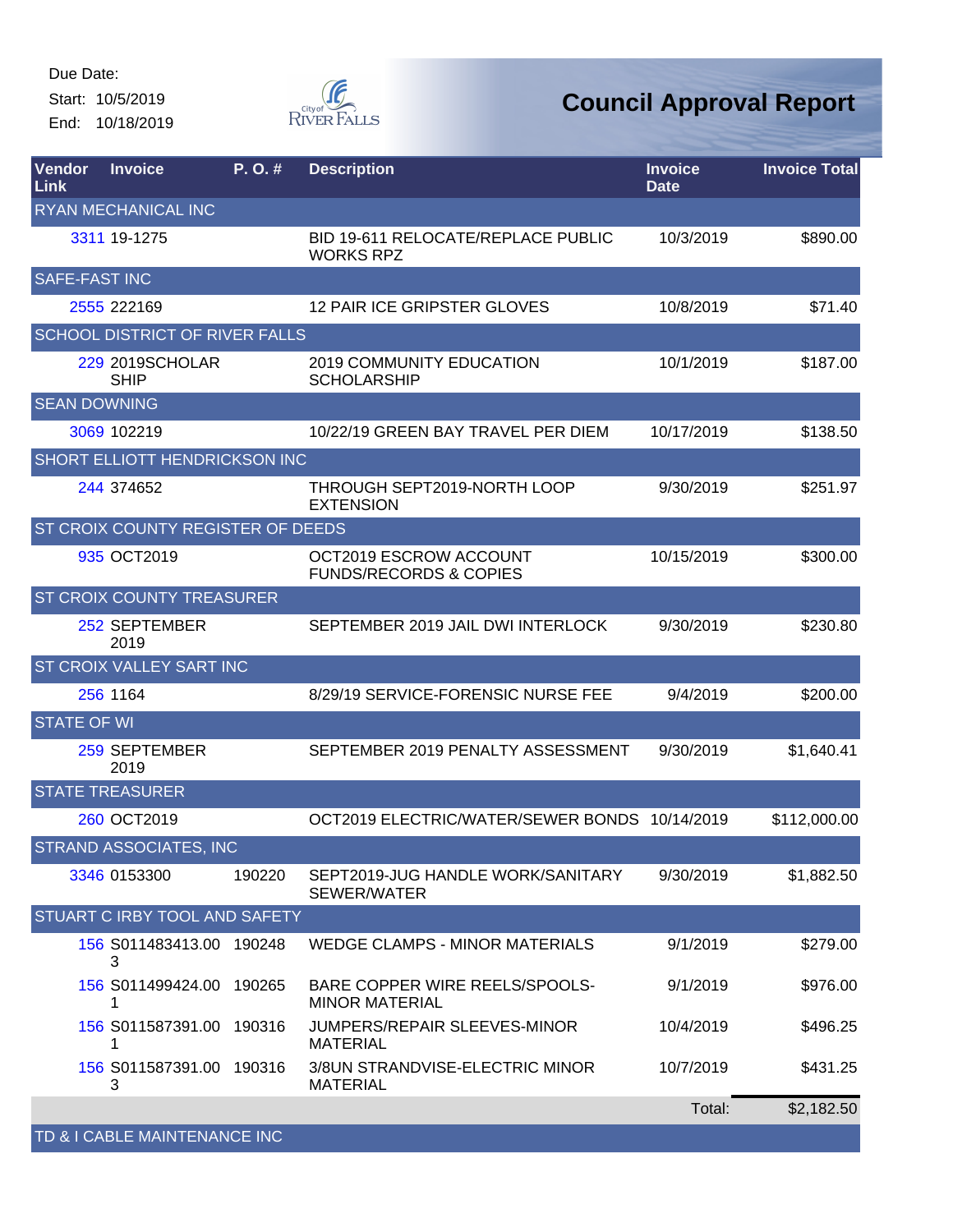Start: 10/5/2019 End: 10/18/2019



| Vendor<br>Link     | <b>Invoice</b>                             | P.O.#  | <b>Description</b>                                            | <b>Invoice</b><br><b>Date</b> | <b>Invoice Total</b> |
|--------------------|--------------------------------------------|--------|---------------------------------------------------------------|-------------------------------|----------------------|
|                    | 2008 8925                                  | 190321 | MEADOWBROOK LN-ELECTRIC CABLE<br><b>REPLACEMENT</b>           | 9/27/2019                     | \$10,876.00          |
|                    | 2008 8930                                  | 190322 | DIRECTIONAL BORING - DEPOT PROJECT                            | 10/2/2019                     | \$32,200.00          |
|                    |                                            |        |                                                               | Total:                        | \$43,076.00          |
| <b>TIM RIXMANN</b> |                                            |        |                                                               |                               |                      |
|                    | 4234 REIMBURSE                             |        | REIMBURSE-CDL PERMIT/WATERWORKS<br><b>CERT EXAM</b>           | 10/15/2019                    | \$94.56              |
|                    | TOLTZ, KING, DUVALL, ANDERSON & ASSOCIATES |        |                                                               |                               |                      |
|                    | 2172 002019004341                          | 180433 | Through Sept2019-North Interceptor Sewer<br>Design            | 10/11/2019                    | \$8,126.08           |
|                    | 2172 002019004342                          | 190089 | Through Sept2019-St.Croix Street Outfall<br>Design            | 10/11/2019                    | \$6,729.67           |
|                    |                                            |        |                                                               | Total:                        | \$14,855.75          |
|                    | TRC ENVIRONMENTAL CORPORATION              |        |                                                               |                               |                      |
|                    | 1405 376948                                | 190329 | Through Aug2019 - FERC & Hydro Relicensing                    | 9/30/2019                     | \$764.77             |
|                    | 1405 382271                                | 190116 | Thru 10/4/19-Year 2 Hydro Relicensing                         | 10/11/2019                    | \$1,908.68           |
|                    | 1405 382291                                | 190329 | THROUGH 10/4/19 - FERC & HYDRO<br><b>RELICENSING</b>          | 10/14/2019                    | \$8,663.32           |
|                    |                                            |        |                                                               | Total:                        | \$11,336.77          |
|                    | <b>TY CHRISTOPHERSEN</b>                   |        |                                                               |                               |                      |
|                    | 4191 0783                                  |        | <b>VEHICLE UT22315-FIXED BOX SIDE</b><br><b>BUMPER/DECALS</b> | 10/5/2019                     | \$700.00             |
|                    | <b>UHL COMPANY INC</b>                     |        |                                                               |                               |                      |
|                    | 446 58911                                  | 190075 | QTRLY 2019 PREVENTATIVE MAINT<br><b>CONTRACT</b>              | 10/1/2019                     | \$1,309.25           |
|                    | <b>US BANK NATIONAL ASSOC</b>              |        |                                                               |                               |                      |
|                    | 284 5496550                                |        | 2012B GO REFUNDING BOND ADMIN FEES                            | 9/25/2019                     | \$500.00             |
|                    | 284 SEPT2019                               |        | SEPT2019 PCARD TRANSACTIONS                                   | 10/1/2019                     | \$93,897.81          |
|                    |                                            |        |                                                               | Total:                        | \$94,397.81          |
|                    | USIC LOCATING SERVICES LLC                 |        |                                                               |                               |                      |
|                    | 286 350681                                 | 190037 | SEPT2019 LOCATING STORM / SANITARY                            | 9/30/2019                     | \$3,136.94           |
|                    | 286 350680                                 | 190069 | SEPT2019 LOCATING WATER / ELECTRIC                            | 9/30/2019                     | \$6,250.71           |
|                    |                                            |        |                                                               | Total:                        | \$9,387.65           |
|                    | VALLEY VIEW TREE PLANTING LLC              |        |                                                               |                               |                      |
|                    | 3068 071919                                | 190334 | Median Trees-Cascade Avenue-Three Elms                        | 10/1/2019                     | \$1,125.00           |
|                    | <b>VERSA VEND VENDING</b>                  |        |                                                               |                               |                      |
|                    | 1205 2114:019995                           |        | JULY2019-LIBRARY COFFEE                                       | 9/1/2019                      | \$52.00              |